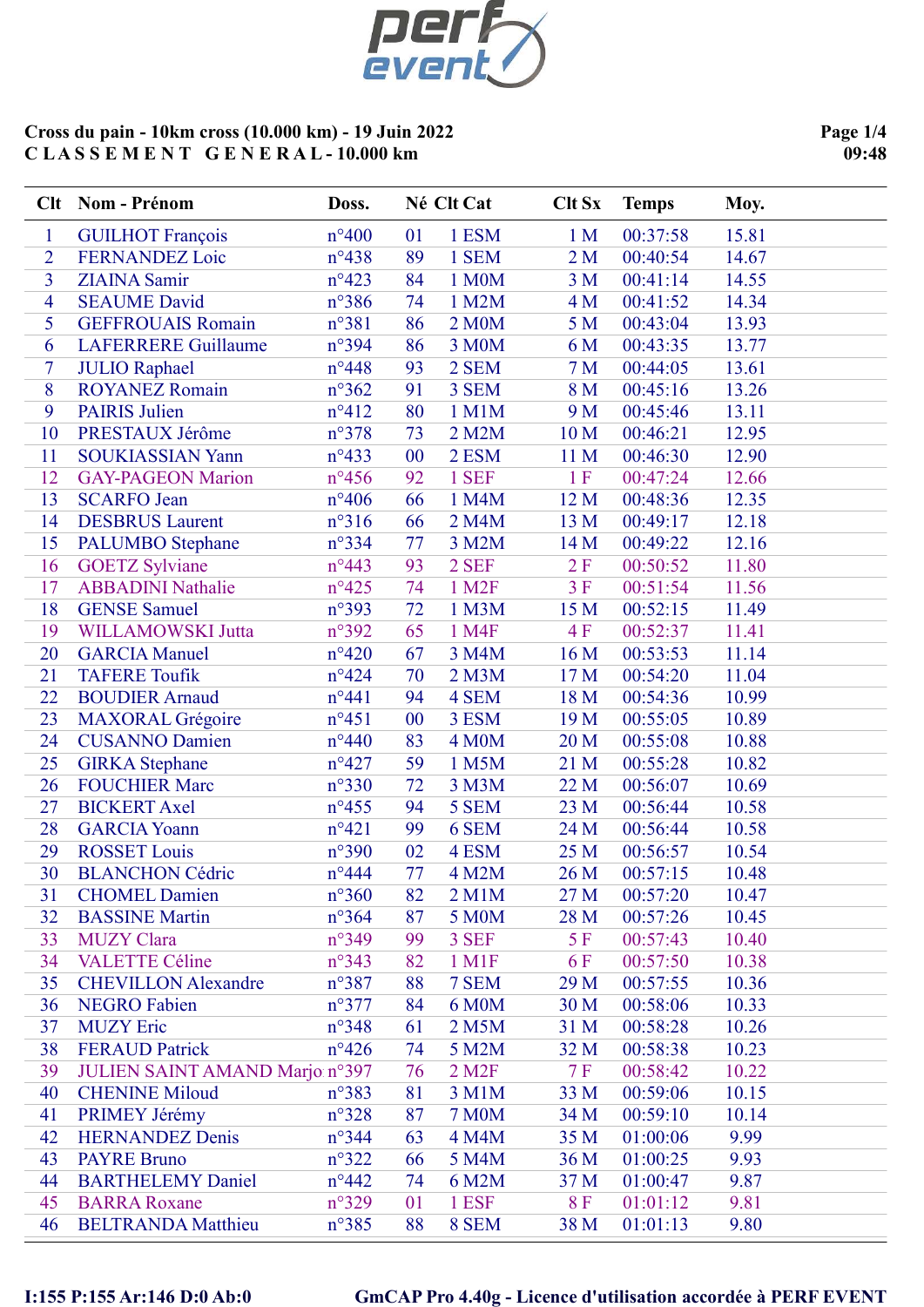

Page 2/4  $09:48$ 

|          | Clt Nom - Prénom                             | Doss.                            |    | Né Clt Cat             | <b>Clt Sx</b> | <b>Temps</b>         | Moy.         |
|----------|----------------------------------------------|----------------------------------|----|------------------------|---------------|----------------------|--------------|
| 47       | <b>TENCHON Marc</b>                          | $n^{\circ}395$                   | 59 | 3 M5M                  | 39 M          | 01:01:24             | 9.77         |
| 48       | <b>VINCIGUERRA Valérie</b>                   | $n^{\circ}454$                   |    | 4 SEF                  | <b>9F</b>     | 01:01:25             | 9.77         |
| 49       | <b>MENEGHELI Thierry</b>                     | $n^{\circ}445$                   | 79 | 4 M1M                  | 40 M          | 01:01:28             | 9.76         |
| 50       | ROWBOTHAM PAUL                               | $n^{\circ}428$                   | 69 | 4 M3M                  | 41 M          | 01:01:39             | 9.73         |
| 51       | FINÉ Gabin                                   | $n^{\circ}447$                   | 96 | 9 SEM                  | 42 M          | 01:01:44             | 9.72         |
| 52       | <b>CHAVRET Xavier</b>                        | $n^{\circ}405$                   | 86 | <b>8 M0M</b>           | 43 M          | 01:01:46             | 9.72         |
| 53       | <b>SILVENTE Martin</b>                       | $n^{\circ}337$                   | 82 | 5 M1M                  | 44 M          | 01:01:53             | 9.70         |
| 54       | <b>GIGAREL Sébastien</b>                     | $n^{\circ}432$                   | 88 | <b>10 SEM</b>          | 45 M          | 01:02:09             | 9.66         |
| 55       | <b>BLOCH Didier</b>                          | $n^{\circ}353$                   | 60 | 4 M5M                  | 46 M          | 01:02:26             | 9.61         |
| 56       | <b>JANICHON Stéphane</b>                     | $n^{\circ}302$                   | 78 | 6 M1M                  | 47 M          | 01:02:36             | 9.59         |
| 57       | <b>RUAULT Nelly</b>                          | $n^{\circ}376$                   | 81 | $2$ M <sub>1</sub> $F$ | 10F           | 01:03:33             | 9.44         |
| 58       | <b>VUILLEMIN Frederique</b>                  | $n^{\circ}357$                   | 81 | 3 M1F                  | 11F           | 01:03:34             | 9.44         |
| 59       | HOGSTROM CHAPUIS Maria nº417                 |                                  | 64 | 2 M4F                  | 12 F          | 01:03:47             | 9.41         |
| 60       | <b>GAUTHIER Jean-Christophe</b>              | $n^{\circ}331$                   | 81 | 7 M1M                  | 48 M          | 01:04:11             | 9.35         |
| 61       | <b>LA CORTE Luciano</b>                      | $n^{\circ}401$                   | 74 | 7 M2M                  | 49 M          | 01:04:30             | 9.30         |
| 62       | <b>VISCHI</b> Crystelle                      | $n^{\circ}350$                   | 83 | 1 M <sub>OF</sub>      | 13 F          | 01:04:50             | 9.26         |
| 63       | <b>LITRE Fleur</b>                           | $n^{\circ}340$                   | 78 | $4 \,\mathrm{M1F}$     | 14 F          | 01:04:57             | 9.24         |
| 64       | <b>GAUCHE Benoit</b>                         | $n^{\circ}339$                   | 79 | 8 M1M                  | 50 M          | 01:04:57             | 9.24         |
| 65       | <b>DEMONTE</b> Jonathan                      | $n^{\circ}311$                   | 80 | 9 M1M                  | 51 M          | 01:05:01             | 9.23         |
| 66       | <b>JANICHON Philippe</b>                     | $n^{\circ}312$                   | 76 | 8 M2M                  | 52 M          | 01:05:02             | 9.23         |
| 67       | <b>PETIOT</b> Charlotte                      | $n^{\circ}351$                   | 00 | 2 ESF                  | 15 F          | 01:05:27             | 9.17         |
| 68       | <b>LUCATELLI Mike</b>                        | $n^{\circ}365$                   | 83 | 9 M <sub>0</sub> M     | 53 M          | 01:05:28             | 9.17         |
| 69       | <b>THEVENET Marc</b>                         | n°388                            | 88 | <b>11 SEM</b>          | 54 M          | 01:05:30             | 9.16         |
| 70       | <b>RIMET Anthony</b>                         | $n^{\circ}336$                   | 88 | <b>12 SEM</b>          | 55 M          | 01:05:30             | 9.16         |
| 71       | <b>BOU HANNA Charles</b>                     | $n^{\circ}338$                   | 92 | <b>13 SEM</b>          | 56 M          | 01:05:34             | 9.15         |
| 72       | <b>JAGER Thomas</b>                          | $n^{\circ}326$                   | 79 | 10 M1M                 | 57 M          | 01:05:34             | 9.15         |
| 73       | <b>TOUVREY Mélanie</b>                       | $n^{\circ}439$                   | 78 | 5 M1F                  | 16F           | 01:05:36             | 9.15         |
| 74       | <b>LOMBARD</b> Christophe                    | $n^{\circ}335$                   | 66 | 6 M4M                  | 58 M          | 01:05:55             | 9.10         |
| 75       | <b>GUIBERT Kevin</b>                         | $n^{\circ}367$                   | 87 | <b>10 M0M</b>          | 59 M          | 01:05:55             | 9.10         |
| 76       | <b>LOMBARD Roxane</b>                        | $n^{\circ}366$                   | 93 | 5 SEF                  | 17F           | 01:05:55             | 9.10         |
| 77       | <b>BREDEAU</b> Stéphane                      | $n^{\circ}341$                   | 74 | 9 M2M                  | 60 M          | 01:06:02             | 9.09         |
| 78       | <b>BRIZARD Olivier</b>                       | $n^{\circ}414$                   | 75 | 10 M2M                 | 61 M          | 01:06:35             | 9.01         |
| 79       | <b>PEROTTO Solenne</b>                       | $n^{\circ}368$                   | 84 | 2 M <sub>OF</sub>      | 18F           | 01:06:56             | 8.96         |
| 80       | <b>CAMPOY Elodie</b>                         | n°384                            | 88 | 6 SEF                  | 19F           | 01:07:34             | 8.88         |
| 81       | MALÉ Gérard                                  | $n^{\circ}363$                   | 58 | 5 M5M                  | 62 M          | 01:07:34             | 8.88         |
| 82       | <b>GIRARD Nicolas</b>                        | $n^{\circ}303$                   | 65 | 7 M4M                  | 63 M          | 01:07:35             | 8.88         |
| 83       | <b>PAPON Christine</b>                       | $n^{\circ}310$                   | 69 | 1 M3F                  | 20 F          | 01:08:01             | 8.82         |
| 84       | <b>PELLET Mélanie</b>                        | $n^{\circ}436$                   | 84 | 3 M <sub>OF</sub>      | 21 F          | 01:08:18             | 8.79         |
| 85       | <b>ASENCIO-LOPEZ Terrence</b>                | $n^{\circ}371$                   | 82 | 11 M1M                 | 64 M          | 01:08:22             | 8.78         |
| 86       | <b>VILLALBI Marianne</b>                     | $n^{\circ}306$                   | 97 | 7 SEF                  | 22 F          | 01:08:48             | 8.72         |
| 87       | <b>GIRARD Anthony</b>                        | $n^{\circ}305$                   | 90 | <b>14 SEM</b>          | 65 M          | 01:08:54             | 8.71         |
| 88       | <b>BERTORELLO Eric</b>                       | $n^{\circ}409$                   | 63 | 8 M4M                  | 66 M          | 01:09:09             | 8.68         |
| 89       | <b>CALMIN André</b>                          | $n^{\circ}375$                   | 62 | 6 M5M                  | 67 M          | 01:09:17             | 8.66         |
| 90<br>91 | PELLETANT Stéphanie<br><b>DE BARROS Enzo</b> | $n^{\circ}318$<br>$n^{\circ}452$ | 78 | 6 M1F<br>1 CAM         | 23 F<br>68 M  | 01:09:22<br>01:09:32 | 8.65<br>8.63 |
|          | <b>ROUX Aurélien</b>                         |                                  | 06 |                        |               | 01:09:50             |              |
| 92       |                                              | $n^{\circ}324$                   | 82 | 12 M1M                 | 69 M          |                      | 8.59         |

## I:155 P:155 Ar:146 D:0 Ab:0 GmCAP Pro 4.40g - Licence d'utilisation accordée à PERF EVENT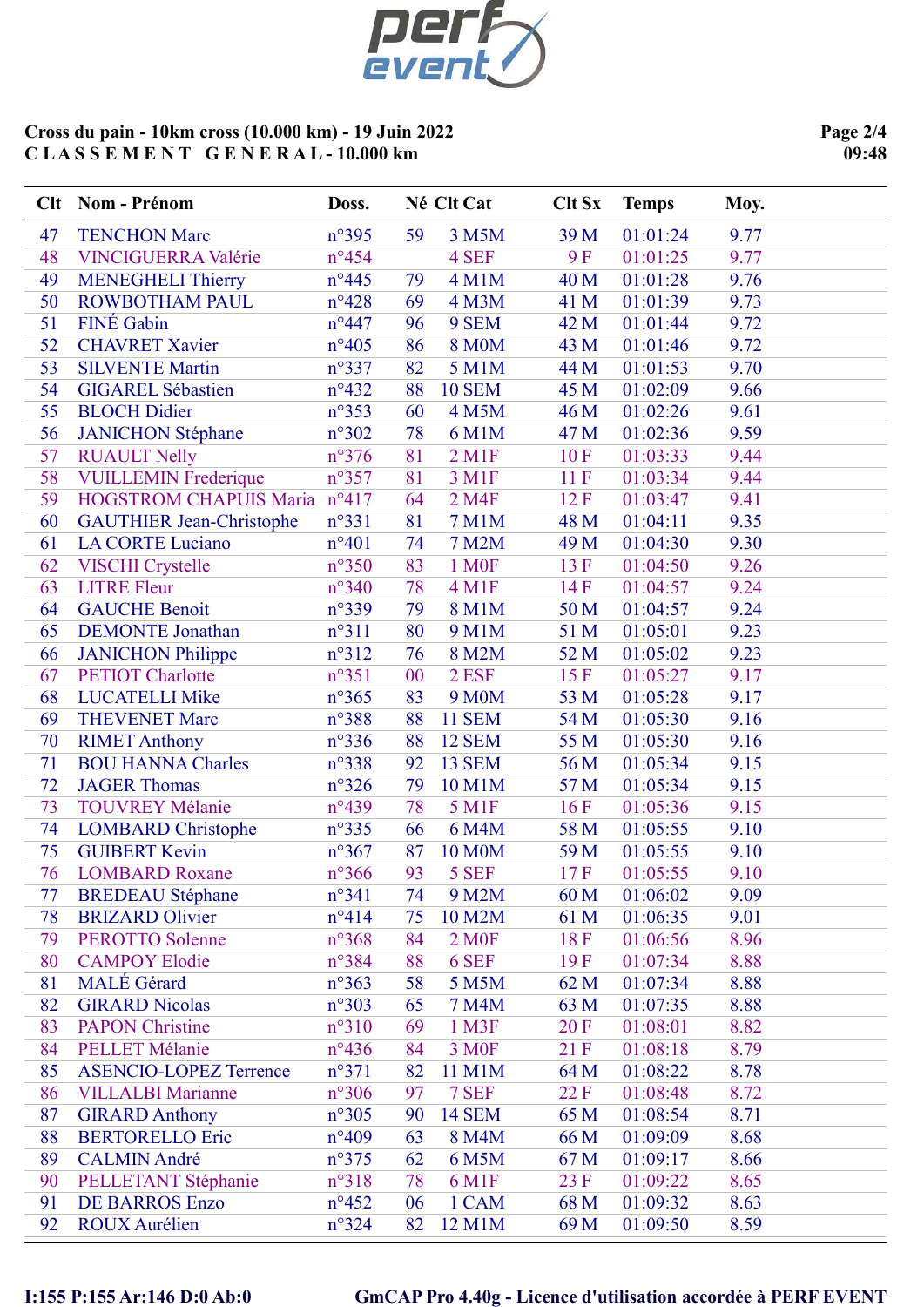

Page 3/4  $09:48$ 

|     | Clt Nom - Prénom               | Doss.          |    | Né Clt Cat          | <b>Clt Sx</b> | <b>Temps</b> | Moy. |
|-----|--------------------------------|----------------|----|---------------------|---------------|--------------|------|
| 93  | <b>BALLY BERARD Patrick</b>    | n°319          | 85 | 11 M0M              | 70 M          | 01:10:12     | 8.55 |
| 94  | <b>DELFIEUX Frederic</b>       | n°399          | 74 | 11 M2M              | 71 M          | 01:10:30     | 8.51 |
| 95  | DE BARROS Emilie               | $n^{\circ}453$ | 79 | 7 M1F               | 24 F          | 01:10:54     | 8.46 |
| 96  | <b>MAUBOUSSIN Helene</b>       | $n^{\circ}317$ | 86 | 4 M <sub>OF</sub>   | 25 F          | 01:11:03     | 8.45 |
| 97  | <b>SOULARD Pascale</b>         | n°389          | 59 | 1 M <sub>5F</sub>   | 26 F          | 01:11:22     | 8.41 |
| 98  | <b>LAMARQUE Anne</b>           | $n^{\circ}370$ | 82 | <b>8 M1F</b>        | 27F           | 01:11:31     | 8.39 |
| 99  | <b>BOURDIN Anne</b>            | $n^{\circ}404$ | 76 | 3 M <sub>2F</sub>   | 28 F          | 01:11:37     | 8.38 |
| 100 | <b>CARREZ Sarah</b>            | $n^{\circ}435$ | 74 | 4 M2F               | 29F           | 01:11:58     | 8.34 |
| 101 | <b>PAUTY Emmanuel</b>          | $n^{\circ}379$ | 66 | 9 M4M               | 72 M          | 01:12:13     | 8.31 |
| 102 | <b>PAUTY Anne-Laure</b>        | $n^{\circ}380$ | 68 | $2$ M3F             | 30 F          | 01:12:13     | 8.31 |
| 103 | <b>VINCENT Fabienne</b>        | $n^{\circ}314$ | 73 | 5 M2F               | 31 F          | 01:12:25     | 8.29 |
| 104 | <b>CARIOT Alice</b>            | $n^{\circ}352$ | 00 | 3 ESF               | 32F           | 01:12:27     | 8.28 |
| 105 | <b>MACHEDA Marie</b>           | $n^{\circ}346$ | 72 | 3 M3F               | 33 F          | 01:12:47     | 8.24 |
| 106 | <b>MACHEDA Florent</b>         | $n^{\circ}345$ | 72 | 5 M3M               | 73 M          | 01:12:53     | 8.23 |
| 107 | RÉAUX Maëva                    | $n^{\circ}434$ | 87 | <b>5 MOF</b>        | 34 F          | 01:12:57     | 8.23 |
| 108 | <b>SOUCHET Vanessa</b>         | $n^{\circ}315$ | 77 | 6 M <sub>2F</sub>   | 35 F          | 01:13:21     | 8.18 |
| 109 | <b>MONIEZ Yannick</b>          | $n^{\circ}419$ | 78 | 9 M1F               | 36F           | 01:13:23     | 8.18 |
|     | 110 VERDET Christophe          | $n^{\circ}356$ | 74 | 12 M2M              | 74 M          | 01:13:30     | 8.16 |
| 111 | DE BERNARDY Julia              | $n^{\circ}449$ | 72 | 4 M3F               | 37F           | 01:13:42     | 8.14 |
| 112 | <b>VENTRE Annabelle</b>        | $n^{\circ}402$ | 71 | 5 M3F               | 38F           | 01:13:54     | 8.12 |
| 113 | LAFRANCESCHINA Christine n°369 |                | 75 | 7 M <sub>2</sub> F  | 39 F          | 01:13:58     | 8.11 |
| 114 | <b>JANICHON Michelle</b>       | $n^{\circ}307$ | 80 | 10 M1F              | <b>40F</b>    | 01:14:00     | 8.11 |
| 115 | <b>CREBIER</b> Isabelle        | $n^{\circ}301$ | 71 | 6 M3F               | 41 F          | 01:14:03     | 8.10 |
| 116 | <b>MIRGUET Sebastien</b>       | $n^{\circ}396$ | 83 | 12 M0M              | 75 M          | 01:14:29     | 8.06 |
| 117 | <b>BUTEAU Géraldine</b>        | $n^{\circ}430$ | 76 | 8 M <sub>2F</sub>   | 42 F          | 01:15:02     | 8.00 |
| 118 | <b>BUTEAU José</b>             | $n^{\circ}431$ | 69 | 6 M3M               | 76 M          | 01:15:02     | 8.00 |
| 119 | <b>LUCATELLI Jennifer</b>      | $n^{\circ}382$ | 81 | 11 M1F              | 43 F          | 01:15:35     | 7.94 |
| 120 | <b>LIEGARD</b> Stéphanie       | $n^{\circ}325$ | 79 | 12 M1F              | 44 F          | 01:16:24     | 7.85 |
| 121 | <b>REYMOND Fabienne</b>        | $n^{\circ}374$ | 68 | <b>7 M3F</b>        | 45 F          | 01:16:43     | 7.82 |
| 122 | <b>SCHMITT Delphine</b>        | $n^{\circ}347$ | 74 | 9 M <sub>2F</sub>   | 46 F          | 01:16:44     | 7.82 |
| 123 | <b>RONAT Salomé</b>            | $n^{\circ}407$ | 93 | 8 SEF               | 47 F          | 01:16:46     | 7.82 |
| 124 | <b>ROSA</b> Christian          | $n^{\circ}408$ | 58 | 7 M5M               | 77 M          | 01:16:46     | 7.82 |
| 125 | <b>MORVAN Sabrina</b>          | $n^{\circ}323$ | 70 | 8 M3F               | 48 F          | 01:17:14     | 7.77 |
| 126 | <b>GAL-BREYTON Celine</b>      | $n^{\circ}327$ | 72 | 9 M3F               | 49 F          | 01:17:22     | 7.76 |
| 127 | <b>SIVADE Clara</b>            | $n^{\circ}372$ | 92 | 9 SEF               | 50 F          | 01:17:34     | 7.74 |
| 128 | <b>MAZET</b> Roseline          | $n^{\circ}413$ | 83 | <b>6 MOF</b>        | 51F           | 01:18:03     | 7.69 |
| 129 | <b>DIAFERIA Michel Joseph</b>  | $n^{\circ}354$ | 51 | 1 M7M               | 78 M          | 01:18:05     | 7.68 |
| 130 | <b>AGASSE Fabienne</b>         | $n^{\circ}416$ | 78 | 13 M1F              | 52 F          | 01:18:36     | 7.63 |
| 131 | <b>PUCH Florence</b>           | $n^{\circ}415$ | 76 | 10 M2F              | 53 F          | 01:18:37     | 7.63 |
| 132 | <b>ROUX Sylvie</b>             | $n^{\circ}422$ | 62 | 2 M <sub>5F</sub>   | 54 F          | 01:18:56     | 7.60 |
| 133 | <b>BOUCHE Alain</b>            | $n^{\circ}342$ | 42 | 1 M9M               | 79 M          | 01:18:58     | 7.60 |
| 134 | <b>CELLE</b> Caroline          | $n^{\circ}359$ | 79 | 14 M1F              | 55F           | 01:19:33     | 7.54 |
| 135 | <b>DUFAU Julie</b>             | $n^{\circ}358$ | 84 | <b>7 MOF</b>        | 56 F          | 01:19:36     | 7.54 |
|     | 136 LE BRETON Aline            | $n^{\circ}332$ | 74 | 11 M <sub>2</sub> F | 57 F          | 01:19:39     | 7.53 |
|     | 137 LADJALI Mohamed            | $n^{\circ}450$ | 46 | 1 M8M               | 80 M          | 01:19:47     | 7.52 |
| 138 | <b>MAMMIFERI Thierry</b>       | $n^{\circ}429$ | 62 | 8 M5M               | 81 M          | 01:21:10     | 7.39 |

# I:155 P:155 Ar:146 D:0 Ab:0 GmCAP Pro 4.40g - Licence d'utilisation accordée à PERF EVENT